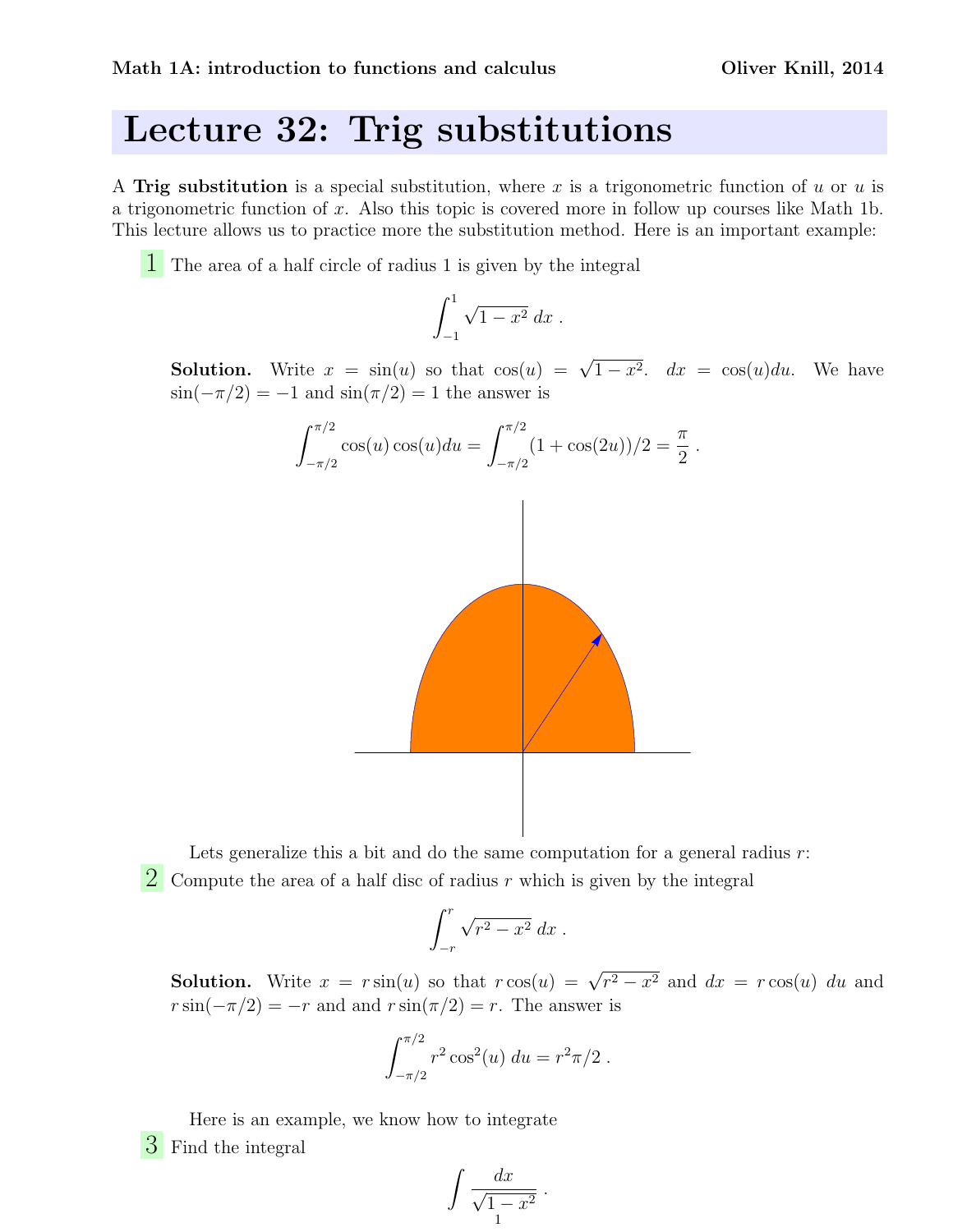We know the answer is  $arcsin(x)$ . How can we do that without knowing? **Solution.** We can do it also with a trig substitution. Try  $x = \sin(u)$  to get  $dx = \cos(u) du$  and so

$$
\int \frac{\cos(u) \, du}{\cos(u)} = u = \arcsin(x) + C.
$$

Here is an example, where  $tan(u)$  is the right substitution. You have to be told that first. It is hard to come up with the idea:

4 Find the following integral:

$$
\int \frac{dx}{x^2\sqrt{1+x^2}}
$$

by using the substitution  $x = \tan(u)$ . Solution. Then  $1 + x^2 = 1/\cos^2(u)$  and  $dx =$  $du/\cos^2(u)$ . We get

$$
\int \frac{du}{\cos^2(u)\tan^2(u)(1/\cos(u))} = \int \frac{\cos(u)}{\sin^2(u)} du = -1/\sin(u) = -1/\sin(\arctan(x)).
$$

Trig substitution is based on the trig identity :

 $\cos^2(u) + \sin^2(u) = 1$ 

Depending on whether you divide this by  $\sin^2(u)$  or  $\cos^2(u)$  we get

$$
1 + \tan^2(u) = 1/\cos^2(u), \ 1 + \cot^2(u) = 1/\sin^2(u)
$$

These identities are worth remembering. Lets look at more examples:

5 Evaluate the following integral

$$
\int x^2/\sqrt{1-x^2} \ dx \ .
$$

**Solution:** Substitute  $x = cos(u)$ ,  $dx = -sin(u) du$  and get

$$
\int -\frac{\cos^2(u)}{\sin(u)} \sin(u) du = -\int \cos^2(u) du = -\frac{u}{2} - \frac{\sin(2u)}{4} + C = -\frac{\arcsin(x)}{2} + \frac{\sin(2\arcsin(x))}{4} + C.
$$

6 Evaluate the integral

$$
\int \frac{dx}{(1+x^2)^2}
$$

**Solution:** we make the substitution  $x = \tan(u)$ ,  $dx = du/(\cos^2(u))$ . Since  $1 + x^2 =$  $\cos^{-2}(u)$  we have

.

$$
\int \frac{dx}{(1+x^2)^2} = \int \cos^2(u) \, du = (u/2) + \frac{\sin(2u)}{4} + C = \frac{\arctan(u)}{2} + \frac{\sin(2\arctan(u))}{4} + C.
$$

Here comes an other prototype problem:

7 Find the anti derivative of  $1/\sin(x)$ . Solution: We use the substitution  $u = \tan(x/2)$ which gives  $x = 2 \arctan(u)$ ,  $dx = 2du/(1 + u^2)$ . Because  $1 + u^2 = 1/\cos^2(x/2)$  we have

$$
\frac{2u}{1+u^2} = 2\tan(x/2)\cos^2(x/2) = 2\sin(x/2)\cos(x/2) = \sin(x).
$$

Plug this into the integral

$$
\int \frac{1}{\sin(x)} dx = \int \frac{1+u^2}{2u} \frac{2du}{1+u^2} = \int \frac{1}{u} du = \log(u) + C = \log(\tan(\frac{x}{2})) + C.
$$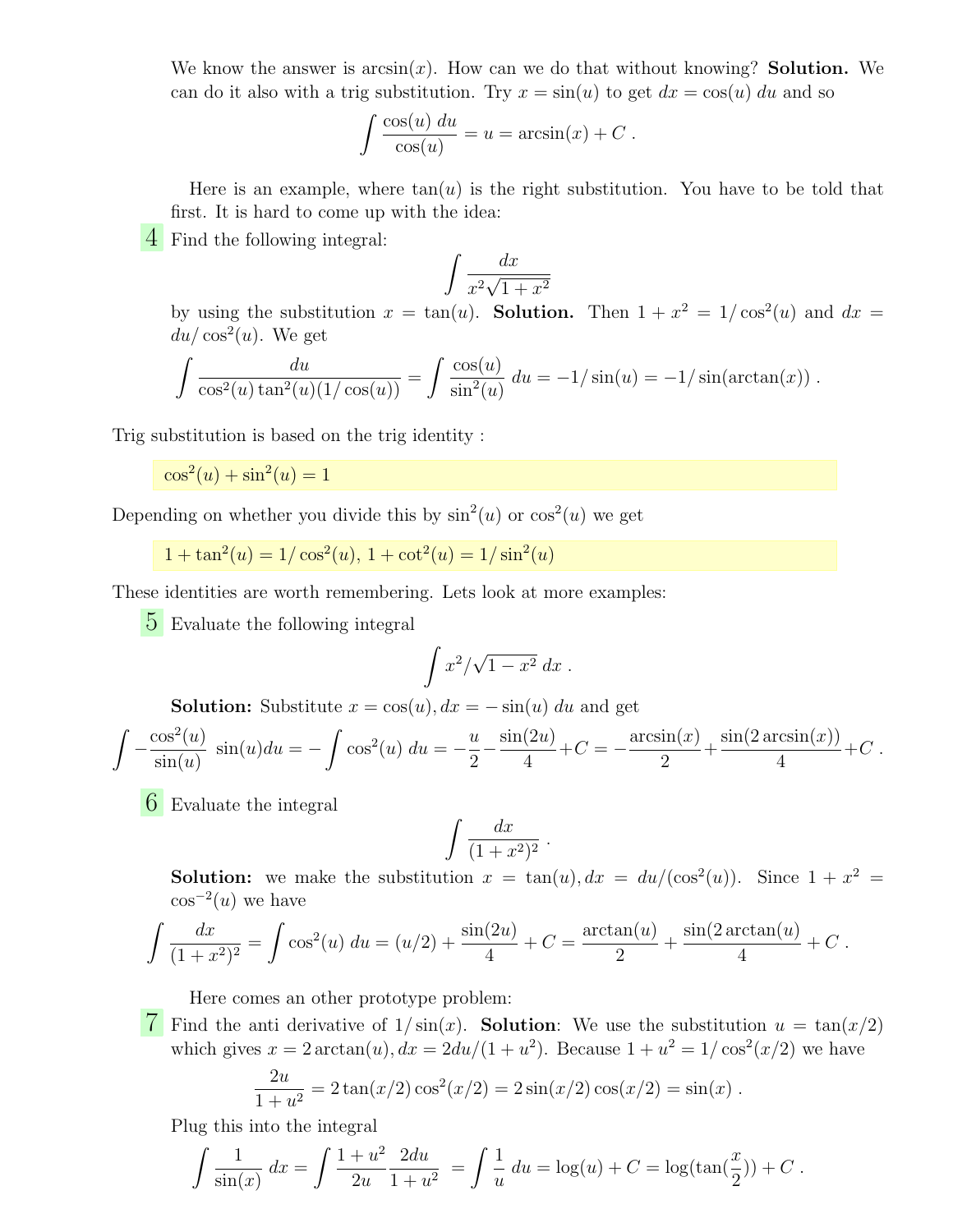Unlike before, where x is a trig function of u, now u is a trig function of x. This example shows that the substitution  $u = \tan(x/2)$  is magic. Because of the following identities

0. 
$$
u = \tan(x/2)
$$
  
\n $\boxed{1} dx = \frac{2du}{(1+u^2)}$   
\n $\boxed{2} \sin(x) = \frac{2u}{1+u^2}$   
\n $\boxed{3} \cos(x) = \frac{1-u^2}{1+u^2}$ 

It allows us to reduce any rational function involving trig functions to rational functions. 1

Any function  $p(x)/q(x)$  where p, q are trigonometric polynomials can be integrated using elementary functions.

It is usually a lot of work but here is an example:

8 To find the integral

$$
\int \frac{\cos(x) + \tan(x)}{\sin(x) + \cot(x)} dx
$$

for example, we replace  $dx$ ,  $sin(x)$ ,  $cos(x)$ ,  $tan(x) = sin(x)/cos(x)$ ,  $cot(x) = cos(x)/sin(x)$ with the above formulas we get a rational expression which involves  $u$  only This gives us an integral  $\int p(u)/q(u) du$  with polynomials p, q. In our case, this would simplify to

$$
\int \frac{2u (u^{4} + 2u^{3} - 2u^{2} + 2u + 1)}{(u - 1)(u + 1) (u^{2} + 1) (u^{4} - 4u^{2} - 1)} du
$$

The method of partial fractions provides us then with the solution.

<sup>&</sup>lt;sup>1</sup>Proofs:  $\boxed{1}$  differentiate to get  $du = dx/(2\cos^2(x/2)) = dx(1 + u^2)/2$ .  $\boxed{2}$  use double angle  $\sin(x) =$  $2 \tan(x/2) \cos^2(x/2)$  and then  $1/\cos^2(x/2) = 1 + \tan^2(x/2)$ .  $\boxed{3}$  use double angle  $\cos(x) = \cos^2(x/2) - \sin^2(x/2) =$  $(1 - \sin^2(x/2) / \cos^2(x/2)) \cos^2(x/2)$  and again  $1 / \cos^2(x/2) = 1 + \tan^2(x/2)$ .